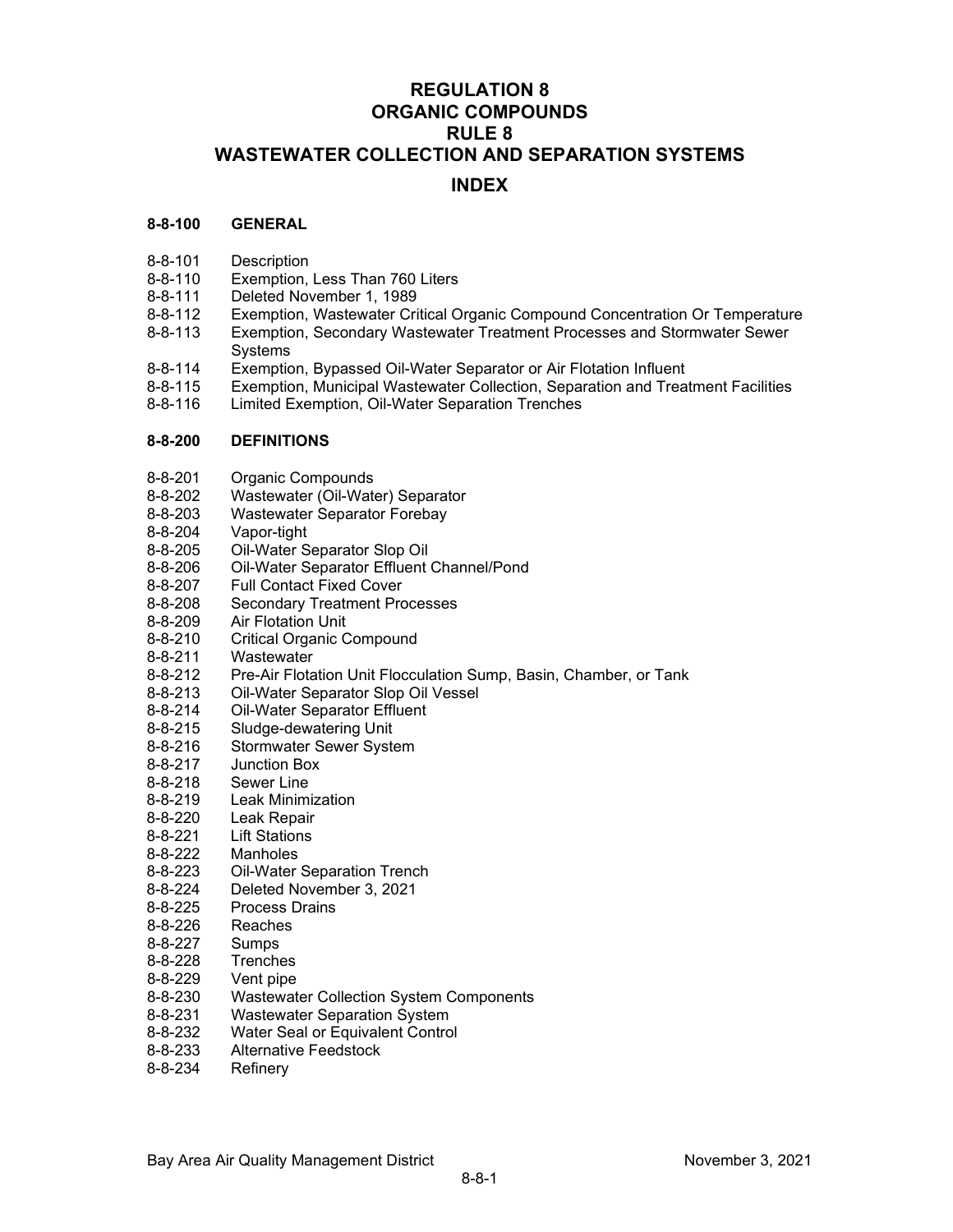## **8-8-300 STANDARDS**

- 8-8-301 Wastewater Separators Designed Rated Capacity Greater Than 760 Liters per Day and Smaller Than 18.9 Liters per Second
- 8-8-302 Wastewater Separators Rated Capacity Larger Than or Equal to 18.9 Liters per **Seconds**
- 8-8-303 Gauging and Sampling Devices
- 8-8-304 Sludge-dewatering Unit
- 8-8-305 Oil-Water Separator And/Or Air Flotation Unit Slop Oil Vessels
- 8-8-306 Oil-Water Separator Effluent Channel, Pond, Trench, or Basin<br>8-8-307 Air Flotation Unit
- 8-8-307 Air Flotation Unit<br>8-8-308 Junction Box
- Junction Box
- 8-8-309 Deleted October 6, 1993
- 8-8-310 Deleted October 6, 1993
- 8-8-311 Deleted October 6, 1993
- 8-8-312 Controlled Wastewater Collection System Components at Petroleum Refineries
- 8-8-313 Uncontrolled Wastewater Collection System Components at Petroleum Refineries
- New Wastewater Collection System Components at Petroleum Refineries

# **8-8-400 ADMINISTRATIVE REQUIREMENTS**

- 8-8-401 Deleted (October 6, 1993)
- 8-8-402 Wastewater Inspection and Maintenance Plan at Petroleum Refineries
- 8-8-403 Refinery Compliance Schedule
- 8-8-404 Uncontrolled Wastewater Collection System Components Election

# **8-8-500 MONITORING AND RECORDS**

- 8-8-501 API Separator or Air Flotation Bypassed Wastewater Records
- 8-8-502 Wastewater Critical Organic Compound Concentration Or Temperature Records
- 8-8-503 Inspection and Repair Records<br>8-8-504 Portable Hydrocarbon Detector
- Portable Hydrocarbon Detector
- 8-8-505 Records for Wastewater Collection System Components at Petroleum Refineries

## **8-8-600 MANUAL OF PROCEDURES**

- 8-8-601 Wastewater Analysis for Critical Organic Compounds
- 8-8-602 Determination of Emissions
- 8-8-603 Inspection Procedures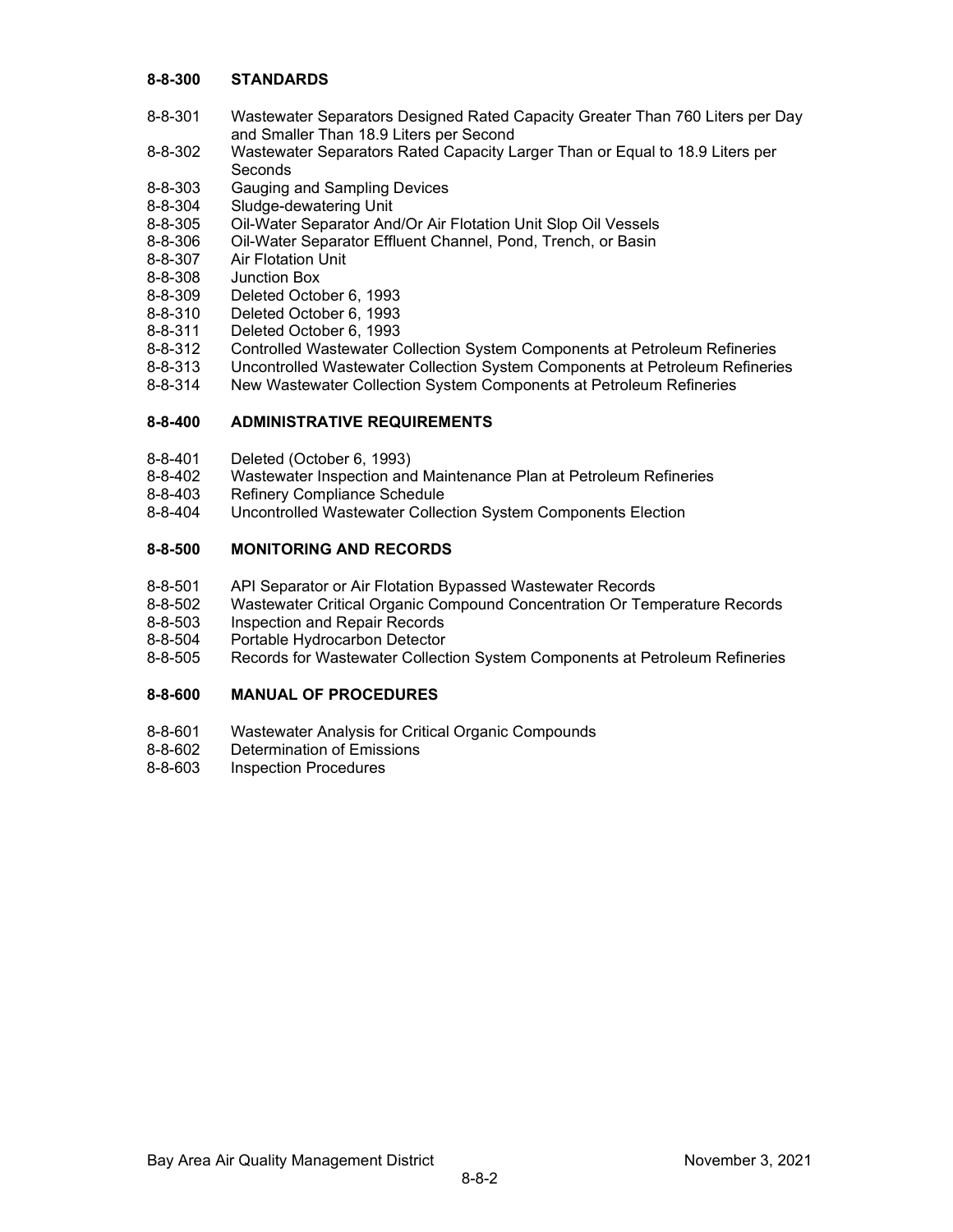# **REGULATION 8 ORGANIC COMPOUNDS RULE 8 WASTEWATER COLLECTION AND SEPARATION SYSTEMS**

(Adopted January 17, 1979)

### **8-8-100 GENERAL**

**8-8-101 Description**: The purpose of this Rule is to limit the emissions of organic compounds from wastewater collection and separation systems that handle liquid organic compounds from industrial processes.

*(Amended 11/1/89; 9/15/04)*

**8-8-110 Exemption, Less Than 760 Liters:** The requirements of Section 8-8-301 shall not apply to any wastewater separator which processes less than 760 liters (200 gals.) per day of wastewater containing organic liquids. This exemption shall not apply to wastewater separators at refinery complexes after March 1, 1980.

*(Amended 11/3/21)*

# **8-8-111 Deleted November 1, 1989**

- **8-8-112 Exemption, Wastewater Critical Organic Compound Concentration Or Temperature:** The requirements of Sections 8-8-301, 302, 306, 307, and 308 shall not apply to any wastewater separation system that processes influent wastewater with a temperature of less than 20 degrees  $C$  (68  $\degree$ F) except at refineries. Wastewater having a concentration of less than 1.0 ppm (volume) critical organic compounds, as defined in Section 8-8-210, dissolved in the water samples, is exempt from the requirements of Sections 8-8-301, 302, 306, 307, 308, 312 and 313. The requirements of Section 8-8-502 must be met.
- *(Adopted 11/1/89; Amended 9/15/04; 11/3/21)* **8-8-113 Exemption, Secondary Wastewater Treatment Processes And Stormwater Sewer Systems:** The requirements of Sections 8-8-301, 302, 306, and 308 shall not apply to any secondary wastewater treatment processes or stormwater sewer systems, as defined in Sections 8-8-208 and 216, that are used as a wastewater polishing step or for collection of stormwater that is segregated from the process wastewater collection system.

*(Adopted 11/1/89; Amended 9/15/04)*

- **8-8-114 Exemption, Bypassed Oil-Water Separator or Air Flotation Influent:** The requirements of Sections 8-8-301, 302, and 307 shall not apply for wastewater which bypasses either the oil-water separator or air flotation unit provided that: (1) the requirements of Section 8-8-501 are met; and (2) on that day the District did not predict an excess of the Federal Ambient Air Quality Standard for ozone. *(Adopted November 1, 1989)*
- **8-8-115 Exemption, Municipal Wastewater Collection, Separation and Treatment Facilities:** The requirements of Sections 8-8-301, 302, 303, 304, 305, 306, 307, 308, 312, 313 and 314 shall not apply to any publicly owned municipal wastewater treatment facility.

*(Adopted 11/1/89; Amended 9/15/04)*

**8-8-116 Limited Exemption, Oil-Water Separation Trenches:** The requirements of Sections 8-8-312, 313 or 314 shall not apply to oil-water separation trenches used as part of maintenance or turnaround activities.

*(Adopted September 15, 2004)*

# **8-8-200 DEFINITIONS**

**8-8-201 Organic Compound:** Any compound of carbon, excluding methane, carbon monoxide, carbon dioxide, carbonic acid, metallic carbides or carbonates, and ammonium carbonate.

*(Amended 11/1/89; 9/15/04)*

**8-8-202 Wastewater (Oil-Water) Separator:** Any device used to separate liquid organic compounds from oil-water waste streams (excluding wastewater separator forebays,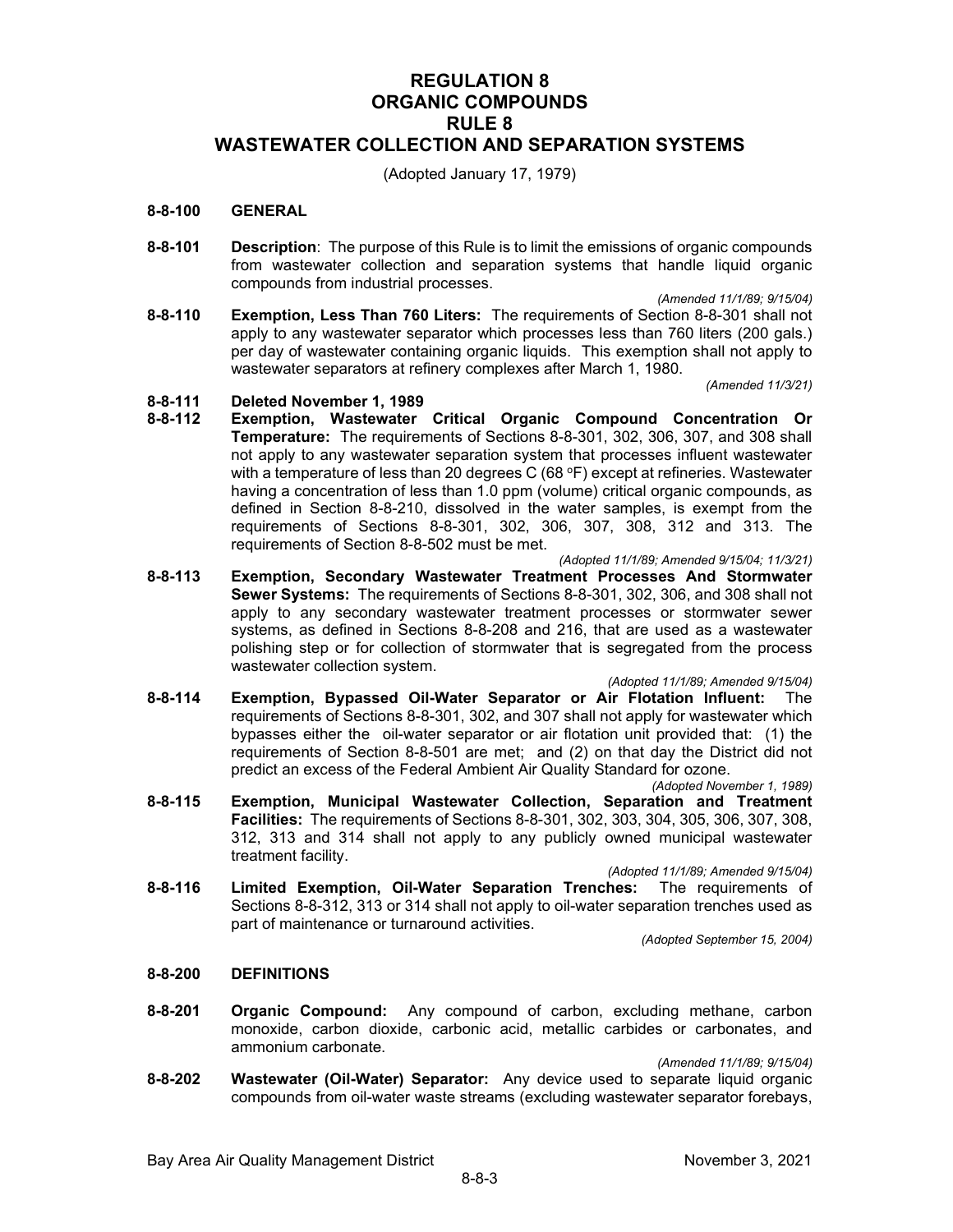air flotation (AF) units, sludge-dewatering units, oil-water separator and /or AF Unit slop oil vessels, and junction boxes).

*(Amended November 1, 1989)*

**8-8-203 Wastewater Separator Forebay:** That section of a gravity-type separator which (a) receives the untreated, contaminated wastewater from the preseparator flume, and (b) acts as a header which distributes the influent to the separator channels.

*(Amended November 1, 1989)*

**8-8-204 Vapor-tight:** A leak of less than 500 ppm (expressed as methane) above background, measured at the interface of the component in accordance with Section 8-8-603.

*(Amended 11/1/89; 9/15/04)*

**8-8-205 Oil-Water Separator Slop Oil:** Floating oil, flocculant sludge, and solids which accumulate in an oil-water separator or air flotation unit.

*(Adopted November 1, 1989)*

**8-8-206 Oil-Water Separator Effluent Channel/Pond:** An open channel, trench, pond, or basin which handles wastewater downstream of an oil-water separator that has not been treated by an air flotation unit (usually located between the separator and the air flotation unit).

*(Adopted November 1, 1989)*

**8-8-207 Full Contact Fixed Cover:** A stationary separator cover which is always in full contact with the liquid surface of the oil-water separator.

*(Adopted November 1, 1989)*

**8-8-208 Secondary Treatment Processes:** Any wastewater treatment process which is downstream of the air flotation unit, any other biological treatment process at a refinery, or any treatment process which is regulated by the EPA National Categorical Pretreatment Standards. These treatment processes are considered to be wastewater polishing steps and include: activated sludge tanks/basins, trickling or sand filters, aerated lagoons, oxidation ponds, rotating biological contactors, and other biological wastewater treatment processes.

*(Adopted November 1, 1989)*

**8-8-209 Air Flotation Unit:** Any device, equipment, or apparatus in which wastewater is saturated with air or gas under pressure and removes floating oil, floating emulsified oil, or other floating liquid precursor organic compounds by skimming. Also included in this definition are: induced air flotation units and pre-air flotation unit flocculant sumps, tanks, or basins.

*(Adopted November 1, 1989)*

**8-8-210 Critical Organic Compound:** Any compound of carbon, excluding methane, carbon monoxide, carbon dioxide, carbonic acid, metallic carbides or carbonates and ammonium carbonate emitted during separation, processing, transportation or storage of wastewater, and having a carbon number of C-14 or less (excluding phenolic compounds).

*(Adopted 11/1/89; Amended 9/15/04)*

**8-8-211 Wastewater:** Any process water which contains oil, emulsified oil, or other organic compounds which is not recycled or otherwise used within a facility.

*(Adopted November 1, 1989)*

**8-8-212 Pre-Air Flotation Unit Flocculation Sump, Basin, Chamber, or Tank:** Any facility which pretreats the air flotation unit's influent with chemical coagulants, and/or adjusts the influent's pH.

*(Adopted November 1, 1989)*

**8-8-213 Oil-Water Separator Slop Oil Vessel:** Any vessel which, as its sole function, treats or dewaters oil-water separator slop oil.

*(Adopted November 1, 1989)*

**8-8-214 Oil-Water Separator Effluent:** Any process wastewater downstream of the oil-water separator that has not been treated by an air flotation unit.

*(Adopted November 1, 1989)*

**8-8-215 Sludge-dewatering Unit:** Any device which, as its sole function, is used to dewater oil-water separator and air flotation slop oil/sludge.

*(Adopted November 1, 1989)*

**8-8-216 Stormwater Sewer System:** A drain and collection system that is designed and operated for the sole purpose of collecting stormwater and is segregated from the wastewater collection system.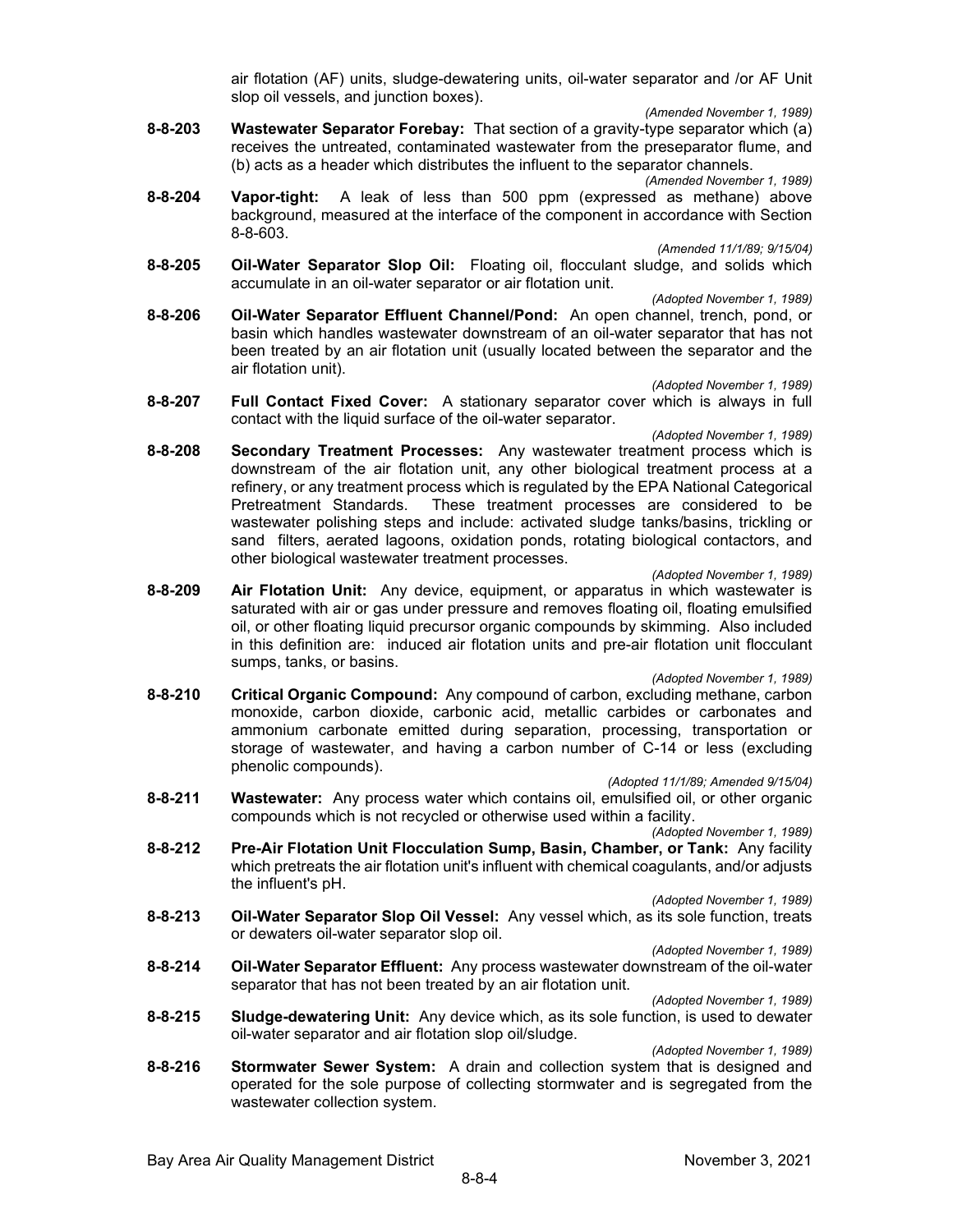*(Adopted 11/1/89; Amended 9/15/04)*

**8-8-217 Junction Box:** Any structure where sewer lines meet and one or more wastewater streams are co-mingled.

*(Amended September 15, 2004)*

**8-8-218 Sewer Line:** A lateral, trunk line, branch line, ditch, channel, or other conduit used to convey wastewater to downstream oil-water separators.

*(Adopted November 1, 1989)*

- **8-8-219 Leak Minimization:** Reducing the leak to the lowest achievable level using best modern practices and without shutting down the process the equipment serves. *(Adopted September 15, 2004)*
- **8-8-220 Leak Repair:** The tightening, adjustment, or addition of material, or the replacement of the equipment, which reduces leakage to the atmosphere below 500 ppm.

*(Adopted September 15, 2004)*

- **8-8-221 Lift Stations:** Any structure whose function is to take water from a low point on a gradient and transport it to the treatment system via a pumping mechanism.
- *(Adopted September 15, 2004)* **8-8-222 Manholes:** Any service entrance into sewer lines that allows access for inspection and cleaning.

*(Adopted September 15, 2004)*

**8-8-223 Oil-Water Separation Trench:** Any grated open topped culvert used to separate debris from oil-water during equipment washing or steaming associated with maintenance or turnaround.

*(Adopted September 15, 2004)*

- **8-8-224 Deleted November 3, 2021**
- **Process Drains:** Any point in the wastewater collection system where streams from a source or sources enter the collection system. A process drain may be connected to the main process sewer line or to trenches, sumps, or ditches.
- *(Adopted September 15, 2004)* **8-8-226 Reaches:** Any segments of sewer pipe that convey wastewater between two manholes or other sewer components such as lift stations or junction boxes.

*(Adopted September 15, 2004)*

**8-8-227 Sumps:** Any below-grade structure typically used as a collection point for wastewater from multiple sewer lines prior to pumping or overflow to wastewater treatment.

*(Adopted September 15, 2004)*

**8-8-228 Trenches:** Any open-topped culvert used to transport wastewater from the point of process discharge to subsequent wastewater collection system components, such as junction boxes and lift stations.

*(Adopted September 15, 2004)*

- **8-8-229 Vent Pipes:** Any piping used to ventilate a wastewater collection system component or a wastewater separation system.
- *(Adopted September 15, 2004)* **8-8-230 Wastewater Collection System Components:** Any structure or part of structures used to collect and transport wastewater prior to any treatment. These structures are usually located before oil/water separators and may include but are not limited to process drains, sewer lines, trenches, manholes, junction boxes, reaches, sumps and lift stations (including vent pipes).

*(Adopted September 15, 2004)* **8-8-231 Wastewater Separation System:** Any structure used to remove oil from water via a physical process including but not limited to oil-water separators, dissolved air flotation units or dissolved gas flotation units.

- *(Adopted September 15, 2004)*
- **8-8-232 Water Seal or Equivalent Control:** Any seal pot, p-leg trap, or other type of trap filled with a liquid not containing organic compounds in order to create a barrier between the sewer and the atmosphere, or an equivalent physical seal, enclosed piping, pollution prevention measure or abatement device that meets the criteria of Regulation 2, Rule 1.
- *(Adopted September 15, 2004)* **8-8-233 Alternative Feedstock:** Any feedstock, intermediate, product or byproduct material that contains organic material that is not derived from crude oil product, coal, natural gas, or any other fossil-fuel based organic material.

*(Adopted November 3, 2021)*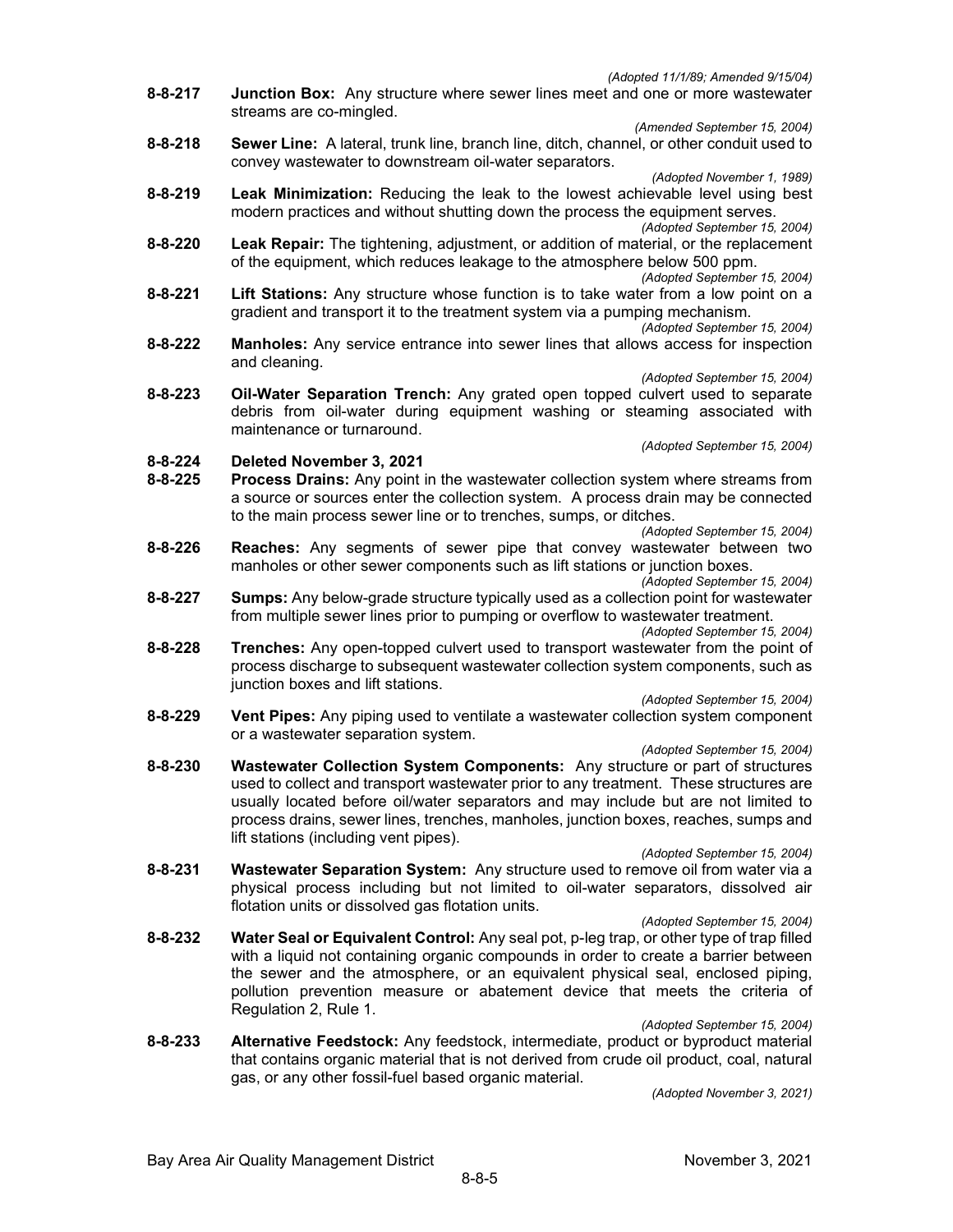**8-8-234 Refinery:** An establishment that is located on one or more contiguous or adjacent properties that processes any petroleum or alternative feedstock, to produce more usable products such as gasoline, diesel fuel, aviation fuel, lubricating oils, asphalt or petrochemical feedstocks, or any other similar product. Refinery processes include separation processes (e.g., atmospheric or vacuum distillation, and light ends recovery), conversion processes (e.g., cracking, reforming, alkylation, polymerization, isomerization, coking, and visbreaking), treating processes (e.g., hydrodesulfurization, hydrotreating, chemical sweetening, acid gas removal, and deasphalting), feedstock and product handling (e.g., storage, crude oil blending, noncrude oil feedstock blending, product blending, loading, and unloading), and auxiliary facilities (e.g., boilers, waste water treatment, hydrogen production, sulfur recovery plant, cooling towers, blowdown systems, compressor engines, and power plants). *(Adopted November 3, 2021)*

## **8-8-300 STANDARDS**

- **8-8-301 Wastewater Separators Greater than 760 Liters per Day and Smaller than 18.9 Liters per Second:** A person shall not operate any wastewater separator and/or forebay with a design rated or maximum allowable capacity greater than 760 liters per day and smaller than 18.9 liters per second (oil-water separators and/or forebays between 200 gals per day to 300 gals per min.) unless such wastewater separator and/or forebay is operated within its design rated or maximum allowable capacity and is equipped with one of the following:
	- 301.1 A solid, gasketed, fixed cover totally enclosing the separator tank, chamber, or basin (compartment) liquid contents, with all cover openings closed, except when the opening is being used for inspection, maintenance, or wastewater sampling. Roof seals, access doors, and other openings shall be checked by visual inspection initially and semiannually thereafter to ensure that no cracks or gaps greater than 0.32 cm (0.125 inch) occur in the roof or between the roof and wall; and that the access doors and other openings are closed and gasketed properly; or
	- 301.2 A floating pontoon or double-deck vapor-tight type cover. All floating roofs must rest entirely on the liquid surface. The floating roof shall consist of two seals, one above the other, the one below shall be referred to as the primary seal, while the other seal shall be referred to as the secondary seal.
		- 2.1 Oil-Water Separator Liquid-Mounted Primary Seal Gap Criteria: No gap between the separator wall and the liquid-mounted primary seal shall exceed 3.8 cm (1.5 inch). No continuous gap greater than 0.32 cm (0.125 inch) shall exceed 10 percent of the perimeter of the separator. The cumulative length of all primary seal gaps exceeding 1.3 cm (0.5 inch) shall be not more than 10 percent of the perimeter and the cumulative length of all primary seal gaps exceeding 0.32 cm (0.125 inch) shall be not more than 40 percent of the perimeter.
		- 2.2 Oil-Water Separator Secondary And Wiper Seals Gap Criteria: No gap between the separator wall and the secondary and wiper seals shall exceed 1.5 mm (0.06 inch). The cumulative length of all secondary and wiper seals gaps exceeding 0.5 mm (0.02 inch) shall be not more than 5 percent of the perimeter of the separator. The secondary and wiper seals must exert a positive pressure against the separator such that the seal surface in contact with the separator wall does not pull away from the separator wall more than the gaps allowed.
		- 2.3 Primary And Secondary Seal Gap Inspection: The primary seal shall be inspected within 60 calendar days after initial installation of the floating roof and once every 5 years thereafter in accordance with the requirements of Section 8-8-301.2.1. The secondary seal shall be inspected within 60 calendar days after initial installation of the floating roof and once every year thereafter in accordance with the requirements of Section 8-8-301.2.2. The owner or operator shall make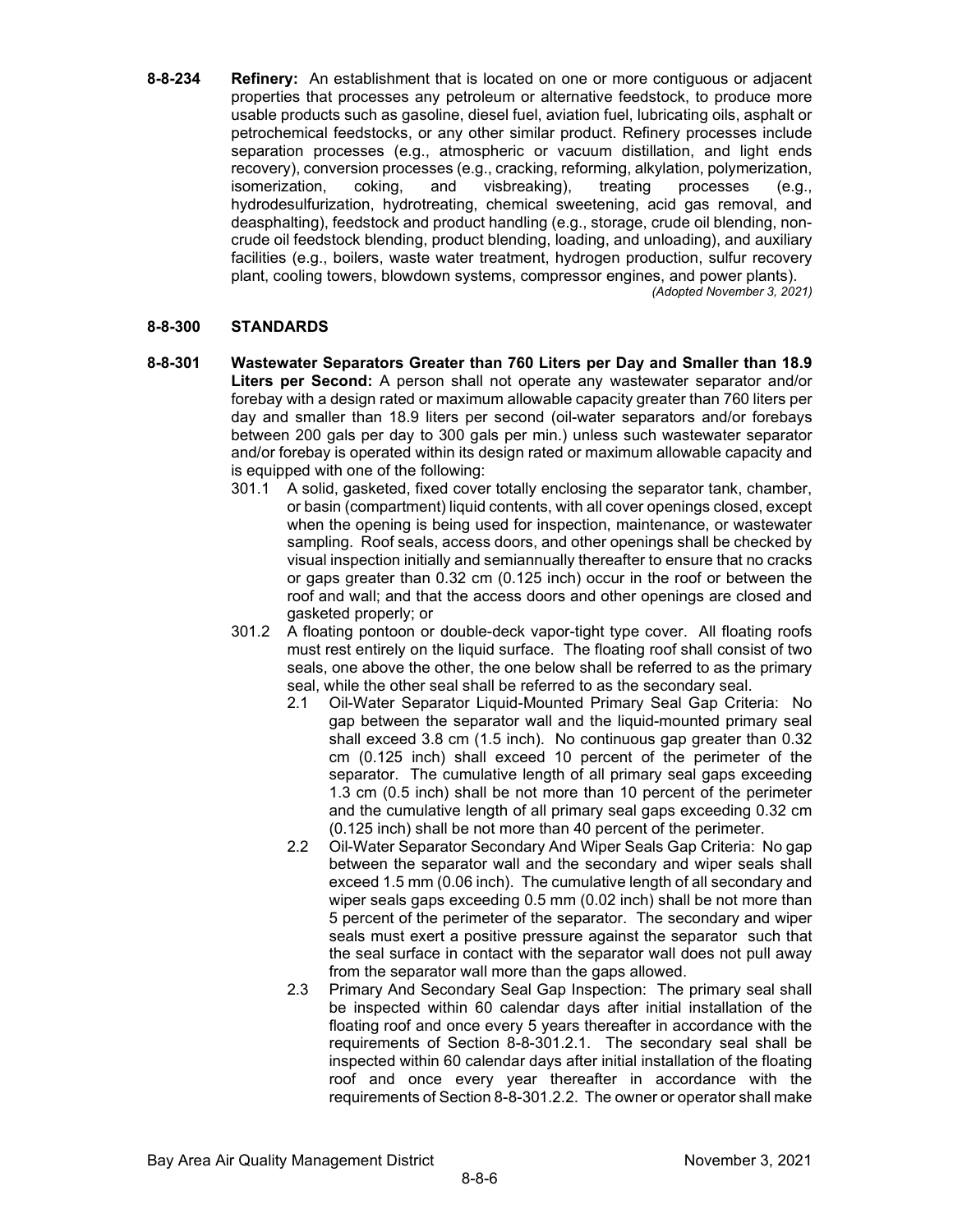necessary repairs within 30 calendar days of identification of seals not meeting the requirements listed in Sections 8-8-301.2.1 and 301.2.2; or

- 301.3 An organic compound vapor recovery system with a combined collection and destruction efficiency of at least 95 percent, by weight.
- 301.4 Deleted October 6, 1993

### *(Amended 11/1/89; 10/6/93; 9/15/04)*

- **8-8-302 Wastewater Separators Larger than or Equal to 18.9 Liters per Second:** A person shall not operate any wastewater separator and/or forebay with a rated or maximum allowable capacity larger than or equal to 18.9 liters per second (300 gals per min.) unless such wastewater separator and/or forebay is operated within its design rated or maximum allowable capacity and is equipped with one of the following:
	- 302.1 A solid, vapor-tight, full contact fixed cover which totally encloses the separator tank, chamber, or basin (compartment) liquid contents, with all cover openings closed and sealed, except when the opening is being used for inspection, maintenance, or wastewater sampling; or
	- 302.2 A floating pontoon or double-deck vapor-tight type cover. All floating roofs must rest on the liquid surface. The floating roof shall consist of two seals, one above the other, the one below shall be referred to as the primary seal, while the other seal shall be referred to as the secondary seal.
		- 2.1 Oil-Water Separator Liquid-Mounted Primary Seal Gap Criteria: No gap between the separator wall and the liquid-mounted primary seal shall exceed 3.8 cm (1.5 inch). No continuous gap greater than 0.32 cm (0.125 inch) shall exceed 10 percent of the perimeter of the separator. The cumulative length of all primary seal gaps exceeding 1.3 cm (0.5 inch) shall be not more than 10 percent of the perimeter and the cumulative length of all primary seal gaps exceeding 0.32 cm (0.125 inch) shall be not more than 40 percent of the perimeter.
		- 2.2 Oil-Water Separator Secondary And Wiper Seals Gap Criteria: No gap between the separator wall and the secondary and wiper seals shall exceed 1.5 mm (0.06 inch). The cumulative length of all secondary and wiper seals gaps exceeding 0.5 mm (0.02 inch) shall be not more than 5 percent of the perimeter of the separator. The secondary and wiper seals must exert a positive pressure against the separator such that the seal surface in contact with the separator wall does not pull away from the separator wall more than the gaps allowed; or
		- 2.3 Primary And Secondary Seal Gap Inspection: The primary seal shall be inspected within 60 calendar days after initial installation of the floating roof and once every 5 years thereafter in accordance with the requirements of Section 8-8-302.2.1. The secondary seal shall be inspected within 60 calendar days after initial installation of the floating roof and once every year thereafter in accordance with the requirements of Section 8-8-302.2.2. The owner or operator shall make necessary repairs within 30 calendar days of identification of seals not meeting the requirements listed in Sections 8-8-302.2.1 and 302.2.2.; or
	- 302.3 A vapor-tight fixed cover with an organic compound vapor recovery system which has a combined collection and destruction efficiency of at least 95 percent, by weight, inspection and access hatches shall be closed except when the opening is being used for inspection, maintenance, or wastewater sampling, or
	- 302.4 A solid, sealed, gasketed, fixed cover which totally encloses the separator tank, chamber, or basin (compartment) liquid contents, with all cover openings closed and sealed, except when the opening is being used for inspection, maintenance, or wastewater sampling. The cover may include a pressure/vacuum valve. The concentration of organic compounds, measured at the interface of the roof seals, fixed cover, access doors, pressure/vacuum valve, and other openings shall not exceed 1,000 ppm (expressed as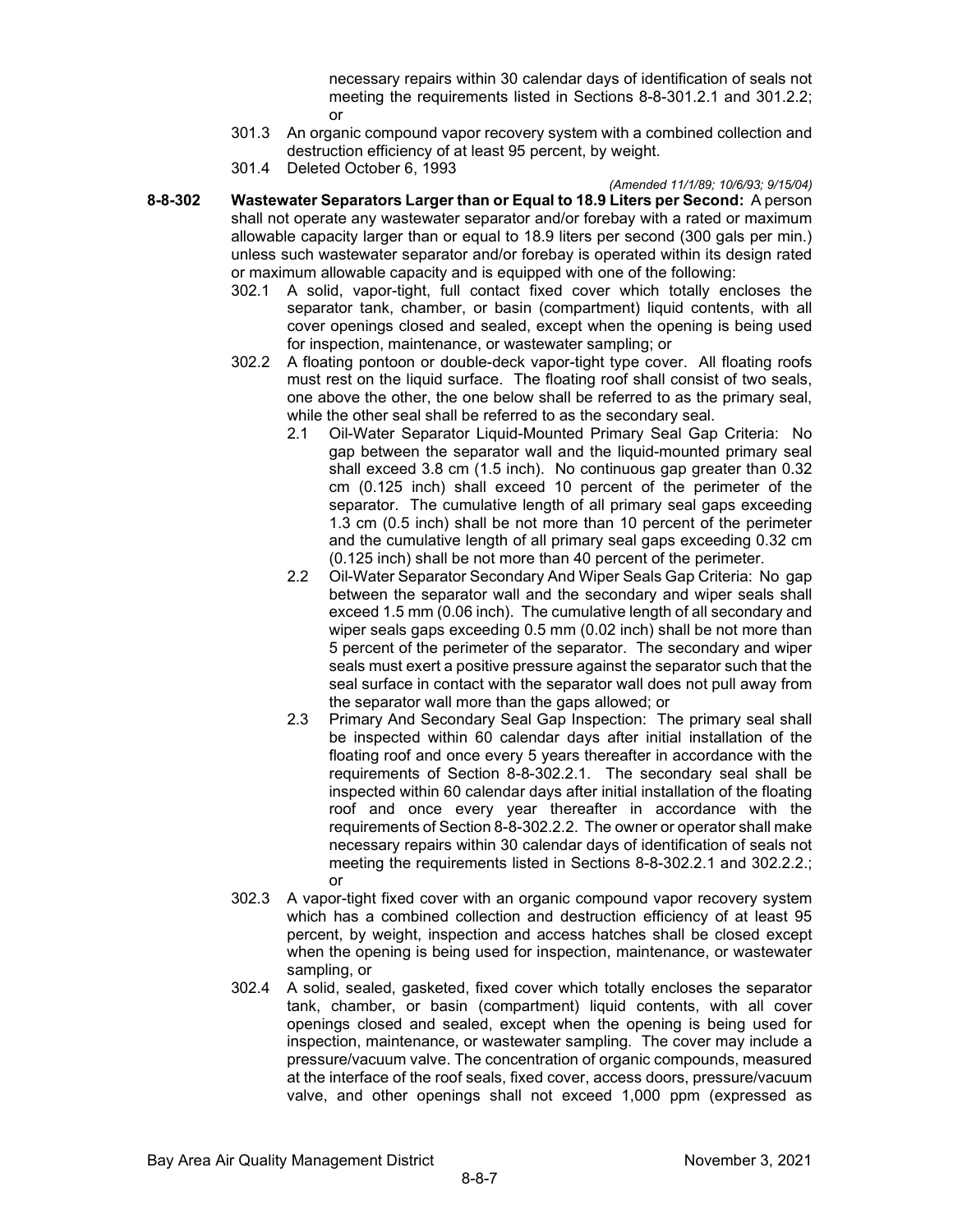methane) above background. Roof seals, fixed cover, access doors, and other openings shall be inspected initially and semiannually thereafter to ensure that there are no emission leaks greater than 1,000 ppm. Any emission leak greater than 1,000 ppm must be reported to the APCO and repaired within 15 days.

- 302.5 Deleted October 6, 1993
- 302.6 Roof seals, fixed covers, access doors, and other openings at refineries shall be inspected initially and semiannually thereafter to ensure that they are vapor tight. A leak in any component that is not vapor tight must be minimized within 24 hours and repaired within 7 days.

*(Adopted 1/1/89; Amended 10/6/93; 9/15/04; 11/3/21)*

**8-8-303 Gauging and Sampling Devices:** Any compartment or access hatch shall have a vapor tight cover. Any gauging and sampling device in the compartment cover shall be equipped with a vapor tight cover, seal, or lid. The compartment cover and gauging or sampling device cover shall at all times be in a closed position, except when the device is in use for inspection, maintenance, or wastewater sampling.

*(Amended, Renumbered November 1, 1989)* **8-8-304 Sludge-dewatering Unit**: Any sludge-dewatering unit, equipment, machinery, apparatus, or device shall be totally enclosed and vented to a control device which has a minimum combined collection and destruction efficiency of 95 percent by weight; or shall have vapor-tight covers on the unit, conveyer belts, and storage bins or tanks except during inspection, maintenance or when the solids storage bin is in use. Sludge must be maintained in vapor tight containers during storage.

*(Adopted 11/1/89; Amended 10/6/93; 9/15/04)*

- **8-8-305 Oil-Water Separator And/Or Air Flotation Unit Slop Oil Vessels:** A person shall not store any oil-water separator and/or air flotation unit sludges in an oil-water separator slop oil vessel unless such oil-water separator slop oil vessel is equipped with one of the following:
	- 305.1 A solid, gasketed, fixed cover totally enclosing the vessel liquid contents, with all cover openings closed, except when the opening is being used for inspection, maintenance, or wastewater sampling. The cover may include an atmospheric vent or a pressure/vacuum valve. Roof seals, access doors, and other openings shall be checked by visual inspection initially and semiannually thereafter to ensure that no cracks or gaps greater than 0.32 cm (0.125 inch) occur in the roof or between the roof and wall; and that the access doors and other openings are closed and gasketed properly; or
	- 305.2 An organic compound vapor recovery system with a combined collection and destruction efficiency of at least 70 percent, by weight.
	- 305.3 Deleted October 6, 1993
- *(Adopted 11/1/89; Amended 10/6/93; 9/15/04)* **8-8-306 Oil-Water Separator Effluent Channel, Pond, Trench, or Basin:** A person shall not operate any oil-water separator effluent channel, pond, trench, or basin a design rated or maximum allowable capacity greater than 25.2 liters per second (any oilwater separator effluent channel, pond, trench, or basin greater than 400 gals per min) unless such oil-water separator effluent channel, pond, trench, or basin is operated within its design rated or maximum allowable capacity and is equipped with one of the following:
	- 306.1 A solid, gasketed, fixed cover totally enclosing the oil-water separator effluent channel, pond, trench, or basin (compartment) liquid contents, with all cover openings closed, except when the opening is being used for inspection, maintenance, or wastewater sampling. Roof seals, access doors, and other openings shall be checked by visual inspection initially and semiannually thereafter to ensure that no cracks or gaps greater than 0.32 cm (0.125 inch) occur in the roof or between the roof and wall; and that the access doors and other openings are closed and gasketed properly; or
	- 306.2 An organic compound vapor recovery system with a combined collection and destruction efficiency of at least 70 percent, by weight.
	- 306.3 Deleted October 6, 1993

*(Adopted 11/1/89; Amended 10/6/93; 9/15/04)*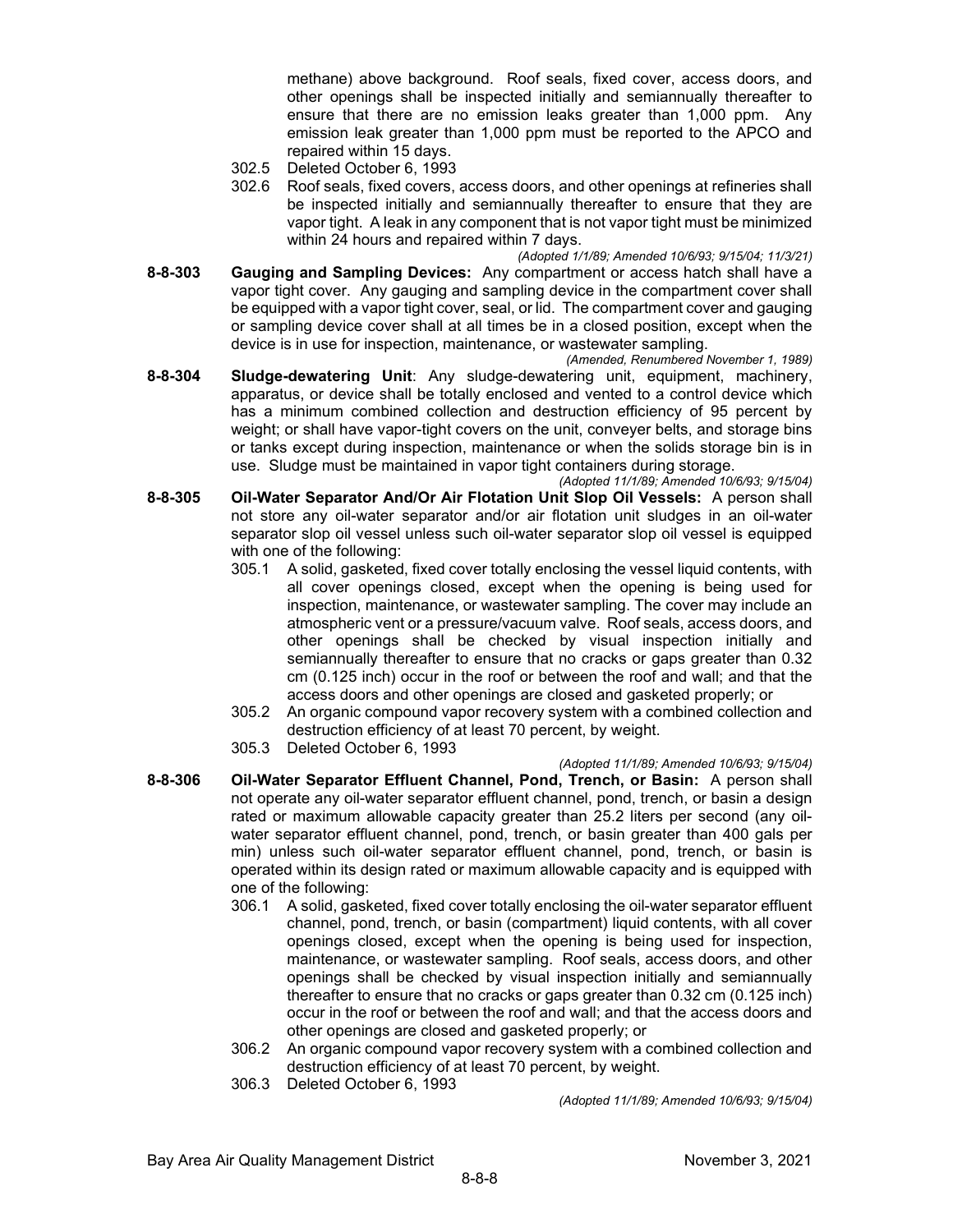- **8-8-307 Air Flotation Unit:** A person shall not operate any air flotation unit and/or pre-air flotation unit flocculation sump, basin, chamber, or tank with a design rated or maximum allowable capacity greater than 25.2 liters per second (air flotation units and/or pre-air flotation unit flocculation sump, basin, chamber, or tank greater than 400 gals per min.) unless such air flotation unit and/or pre-air flotation unit flocculation sump, basin, chamber, or tank is operated within its design rated or maximum allowable capacity and is equipped with one of the following:
	- 307.1 A solid, gasketed, fixed cover totally enclosing the air flotation and pre-airflotation-unit flocculation tank, chamber, or basin (compartment) liquid contents, with all cover openings closed, except when the opening is being used for inspection, maintenance, or wastewater sampling. The cover may include an atmospheric vent or pressure/vacuum valve. Roof seals, access doors, and other openings shall be checked by visual inspection initially and semiannually thereafter to ensure that no cracks or gaps greater than 0.32 cm (0.125 inch) occur in the roof or between the roof and wall; and that the access doors and other openings are closed and gasketed properly; or
	- 307.2 An organic compound vapor recovery system with a combined collection and destruction efficiency of at least 70 percent, by weight.
	- 307.3 Deleted October 6, 1993
- *(Adopted 11/1/89; Amended 10/6/93; 9/15/04)* **8-8-308 Junction Box:** Any junction box shall be equipped with either a solid, gasketed, fixed cover totally enclosing the junction box or a solid manhole cover. Junction boxes may include openings in the covers and vent pipes if the total open area of the junction box does not exceed 81.3 cm<sup>2</sup> (12.6 in<sup>2</sup>) and all vent pipes are at least 3 feet in length. *(Adopted 11/1/89; Amended10/6/93)*
- **8-8-309 Deleted October 6, 1993**
- **8-8-310 Deleted October 6, 1993**
- **8-8-311 Deleted October 6, 1993**
- **8-8-312 Controlled Wastewater Collection System Components at Refineries:** Effective January 1, 2006, all controlled wastewater collection system components at refineries shall be vapor tight except when in use for active inspection, maintenance, repair or sampling. A leak in any controlled wastewater collection system component that is not vapor tight must be minimized within 24 hours and repaired within 7 days.
- *(Adopted September 15, 2004, Amended November 03, 2021)* **8-8-313 Uncontrolled Wastewater Collection System Components at Refineries:**  Refineries shall comply with either Section 8-8-313.1 or 313.2 below:
	- 313.1 Each uncontrolled wastewater collection system component must be equipped with a water seal or equivalent control according to the schedule in Section 8-8-403. Any uncontrolled collection system component that is not vapor tight must be minimized. Upon installation of a water seal or equivalent control, the provisions of Section 8-8-312 will apply; **or**
	- 313.2 Effective January 1, 2006 and until January 1, 2007, each uncontrolled wastewater collection system component must be inspected bi-monthly. Effective January 1, 2007, each uncontrolled wastewater system component must be inspected semi-annually. Any uncontrolled wastewater collection system component that is not vapor tight shall be identified, minimized within 24 hours and re-inspected every 30 days. The component may be returned to a semi-annual inspection schedule if it is vapor tight during three consecutive 30-day inspections. Any uncontrolled wastewater collection system component that is not vapor tight during any three inspections in a five-year period must be equipped with a water seal or equivalent control within 30 days after the third inspection. Upon installation of the water seal or equivalent control, the provisions of Section 8-8-312 shall apply. Unless previously identified by the refinery, any wastewater system component discovered by the APCO not to be vapor tight must be minimized within 24 hours and repaired within 7 days.

#### *(Adopted 9/15/04; Amended 11/3/21)*

**8-8-314 New Wastewater Collection System Components at Refineries:** Effective January 1, 2005, any new wastewater collection system component at a refinery shall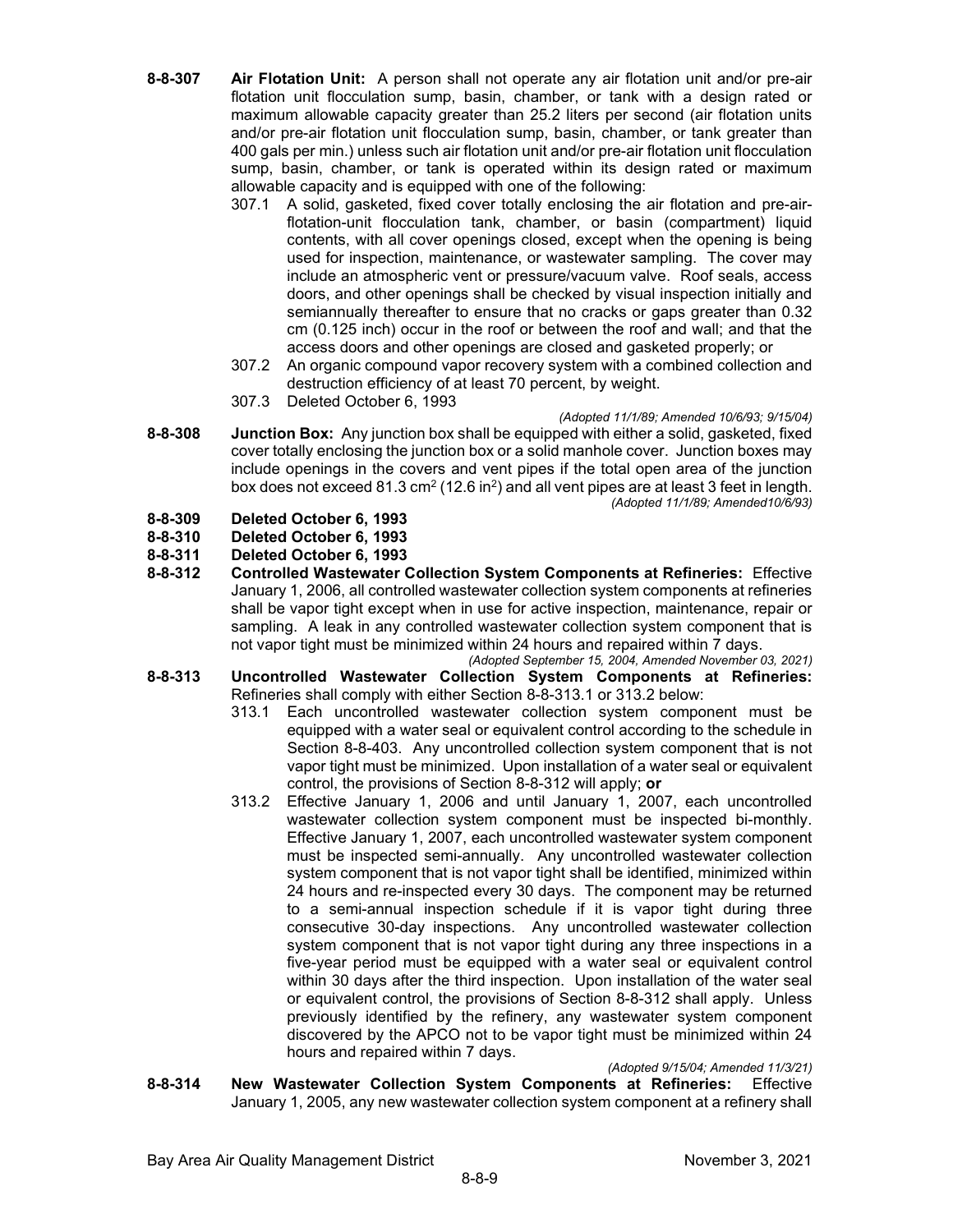### **8-8-400 ADMINISTRATIVE REQUIREMENTS**

### **8-8-401 Deleted October 6, 1993**

- **8-8-402 Wastewater Inspection and Maintenance Plan at Refineries:** All refineries must implement an inspection and maintenance plan that meets all of the following requirements:
	- 402.1 By October 1, 2005, all wastewater collection system components must be identified and the APCO must be provided with lists, diagrams or other information sufficient to locate all components. It shall not be violation of this requirement if the refinery discovers that a component has been omitted from the list, diagram, or other information and submits information to the APCO regarding the component. Effective October 1, 2005, any wastewater collection system component found by the APCO that was not identified pursuant to the provisions of this section shall constitute a violation.
	- 402.2 By October 1, 2005, an initial inspection of all wastewater collection system components must be completed by the refinery. The results of the initial inspection shall be made available to the APCO, but any wastewater collection system component that is not vapor tight shall not trigger the requirements of Section 8-8-313 before the effective date of that Section.
	- 402.3 Effective January 1, 2006, for refineries that elect to comply with Section 8-8- 313.2, the plan must provide for the identification and minimization of leaking components and a re-inspection within 30 days of discovery. The plan must also provide for re-inspections every thirty days until the affected component is either controlled or is returned to the inspection schedule in Section 8-8- 313.2.
	- 402.4 Effective January 1, 2006, each controlled component shall be inspected semi-annually.
	- 402.5 Records must be maintained pursuant to Section 8-8-505.

*(Adopted 9/15/04; Amended 11/3/21)*

- **8-8-403 Refinery Compliance Schedule:** Any refinery electing to comply with Section 8-8- 313.1 shall install controls on uncontrolled wastewater collection system components according to the following schedule:
	- 403.1 By October 31, 2005, install controls on 25% of wastewater collection system components that were uncontrolled as of January 1, 2005.
	- 403.2 By April 30, 2006, install controls on 50% of wastewater collection system components that were uncontrolled as of January 1, 2005.
	- 403.3 By October 31, 2006, install controls on 75% of wastewater collection system components that were uncontrolled as of January 1, 2005.
	- 403.4 By April 30, 2007, install controls on 100% of wastewater collection system components that were uncontrolled as of January 1, 2005.

*(Adopted 9/15/04; Amended 11/3/21)*

**8-8-404 Uncontrolled Wastewater Collection System Components Election:** By November 1, 2004, each refinery shall choose a compliance option from Section 8-8- 313 and notify the APCO in writing indicating which option has been chosen.

*(Adopted 9/15/04; Amended 11/3/21)*

## **8-8-500 MONITORING AND RECORDS**

**8-8-501 API Separator or Air Flotation Bypassed Wastewater Records:** Any person who bypasses wastewater past their API Separator or Air Flotation unit shall maintain records on the amount of bypassed wastewater, duration, date, causes for bypasses, and dissolved critical organic compound concentration (volume). These records shall be retained and available for inspection by the APCO for at least 24 months. *(Adopted 11/1/89; Amended 9/15/04)*

**8-8-502 Wastewater Critical Organic Compound Concentration Or Temperature**